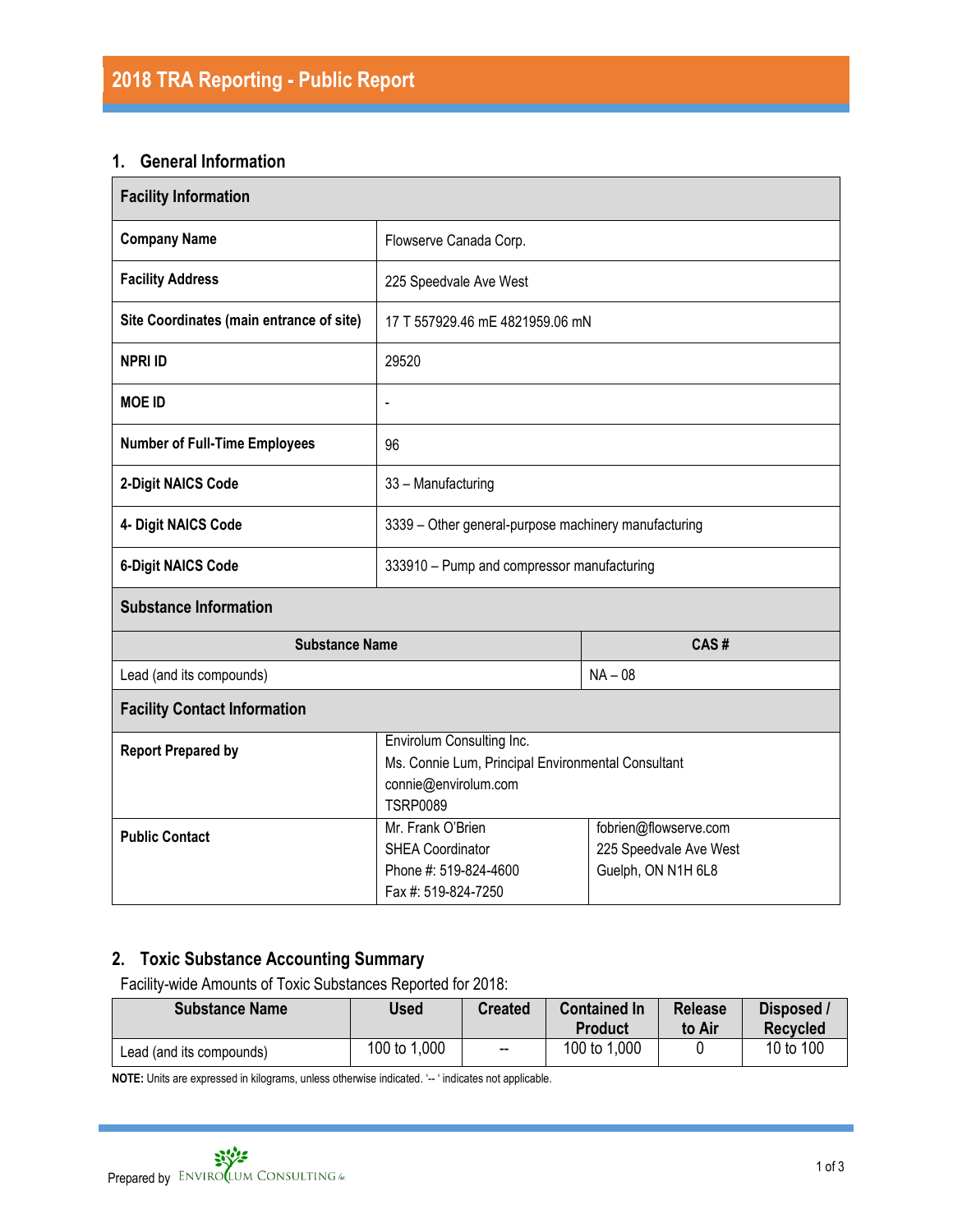## **2018 TRA Reporting - Public Report**

#### **3. Quantification Comparison to Previous Year**

|                                 | <b>Unit</b> | 2018         | 2017         | Change<br>(Unit) | Change<br>(%) | <b>Rationale for Change</b> |  |
|---------------------------------|-------------|--------------|--------------|------------------|---------------|-----------------------------|--|
| Used                            | Tonnes      | 100 to 1,000 | 100 to 1,000 | 1 10 to 100      | <b>16.1</b>   | Increased use of materials  |  |
| Created                         | --          |              |              |                  | --            | containing lead.            |  |
| <b>Contained In Product</b>     | Tonnes      | 100 to 1,000 | 100 to 1,000 | 1 10 to 100      | <b>16.1</b>   |                             |  |
| Release to Air                  | Tonnes      | 0            | 0            | 0                | 0             |                             |  |
| Release to Water                | --          | --           |              |                  | --            |                             |  |
| On-site Disposal                | --          | --           | --           |                  | --            |                             |  |
| <b>Transferred for Disposal</b> |             |              |              |                  | --            |                             |  |
| Transferred for<br>Recycling    | Tonnes      | 10 to 100    | 10 to 100    | 0                | $\Omega$      | No change.                  |  |

#### 3.1 Lead (and its compounds)

## **4. Objectives**

The objectives of this plan are to:

- identify potential toxic substance reduction options for lead and cobalt;
- assess the technical and economic feasibility of reduction options, if any are identified; and
- determine which options, if any, are feasible for implementation.

As part of the continual improvement practices at the facility, technical advances will be monitored for new opportunities to reduce the use of cobalt and lead at the facility.

#### **5. Progress in Implementing Plan**

This section does not apply since no feasible reduction options are available for implementation at this time.

For additional information regarding on-site releases from the facility, as well as disposal and off-site recycling information please refer to National Pollutant Release Inventory's website: [http://www.ec.gc.ca/inrp-npri/.](http://www.ec.gc.ca/inrp-npri/)

## **6. Highest Ranking Certification**

*The signed certification of the annual report is kept on file at the facility.*